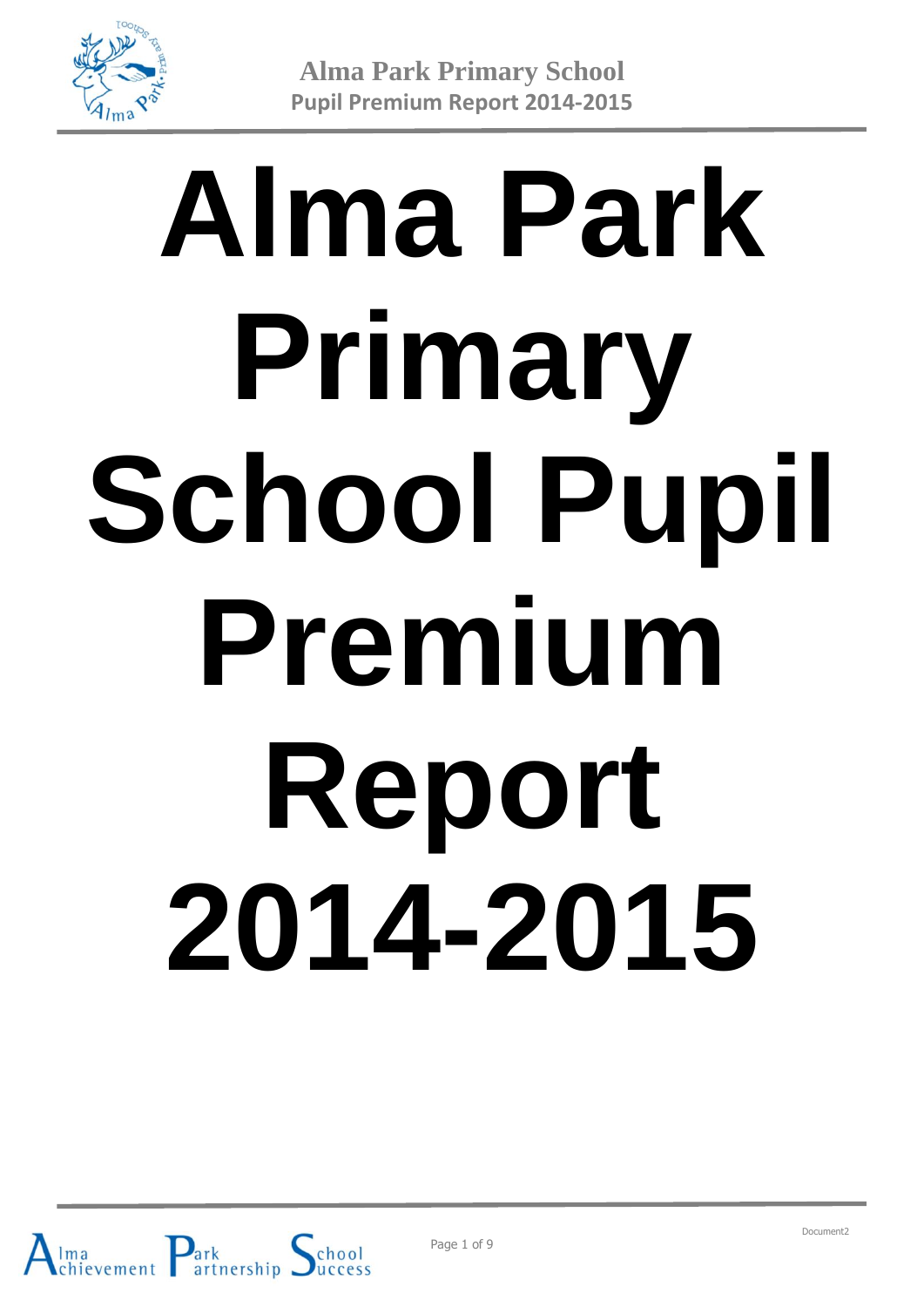

# **Alma Park Primary School Pupil Premium Report**

## **Pupil Premium Grant (PPG) Allocation for 2014/15 was: £185,632**

| <b>Disadvantaged pupils</b>                                | <b>Pupil Premium</b> |
|------------------------------------------------------------|----------------------|
|                                                            |                      |
|                                                            | per pupil            |
|                                                            | £1,300               |
| <b>Pupils in Year Groups R to 6 recorded as Ever 6 FSM</b> |                      |
| <b>Looked After Children (LAC)</b>                         | £1,900               |
|                                                            | £1,900               |
| Children adopted from care under the Adoption and          |                      |
| Children Act 2002 and children who have left care under    |                      |
| a Special Guardianship or Residence Order                  |                      |

### **Number of pupils and PPG received:**

| Total number of pupils on roll: |                                        | 428 (This excludes Nursery) |              |
|---------------------------------|----------------------------------------|-----------------------------|--------------|
|                                 | Sept. 14 – Mar. 15   Apr. 15 – Aug. 15 |                             | <b>Total</b> |
|                                 | 7/12ths<br>of amounts below            | 5/12ths<br>of amounts below |              |
| E <sub>6</sub>                  | 120 (£156,000)                         | 118 (£153,400)              |              |
| <b>LAC</b>                      | (E7,600)                               | 4 (£7,600)                  |              |
| <b>Post LAC</b>                 | 13 (£24,700)                           | 11 (£20.900)                |              |
| <b>Total</b>                    | £109, 841                              | £75,791                     | £185,632     |

## **Principles of using PPG funding at Alma Park**

- We strive to ensure that teaching and learning opportunities meet the needs of all of our pupils.
- At Alma Park the disadvantaged children continue to be our target children to 'narrow the gap' regarding attainment.
- In making additional provision, we recognise that not all pupils who receive free school 'meals or who are 'looked after' will be socially disadvantaged.
- We also recognise that not all pupils who are socially disadvantaged are registered or qualify for free school meals.
- Not all children eligible for PPG funding will be in receipt of interventions at any one time or at the same time.
- PPG represents only a small part of the overall budget committed to meeting the additional needs of all pupils at Alma Park.

# **Provision at Alma Park using PPG funding (2014-15)**

The percentage of qualifying pupils at Alma Park is greater than the national average (FSM 2014 national = 26.6% Alma Park = 30%) **Nature of support** Focus on learning in the curriculum

Focus on social, emotional and behavioural needs Focus on enrichment beyond the curriculum

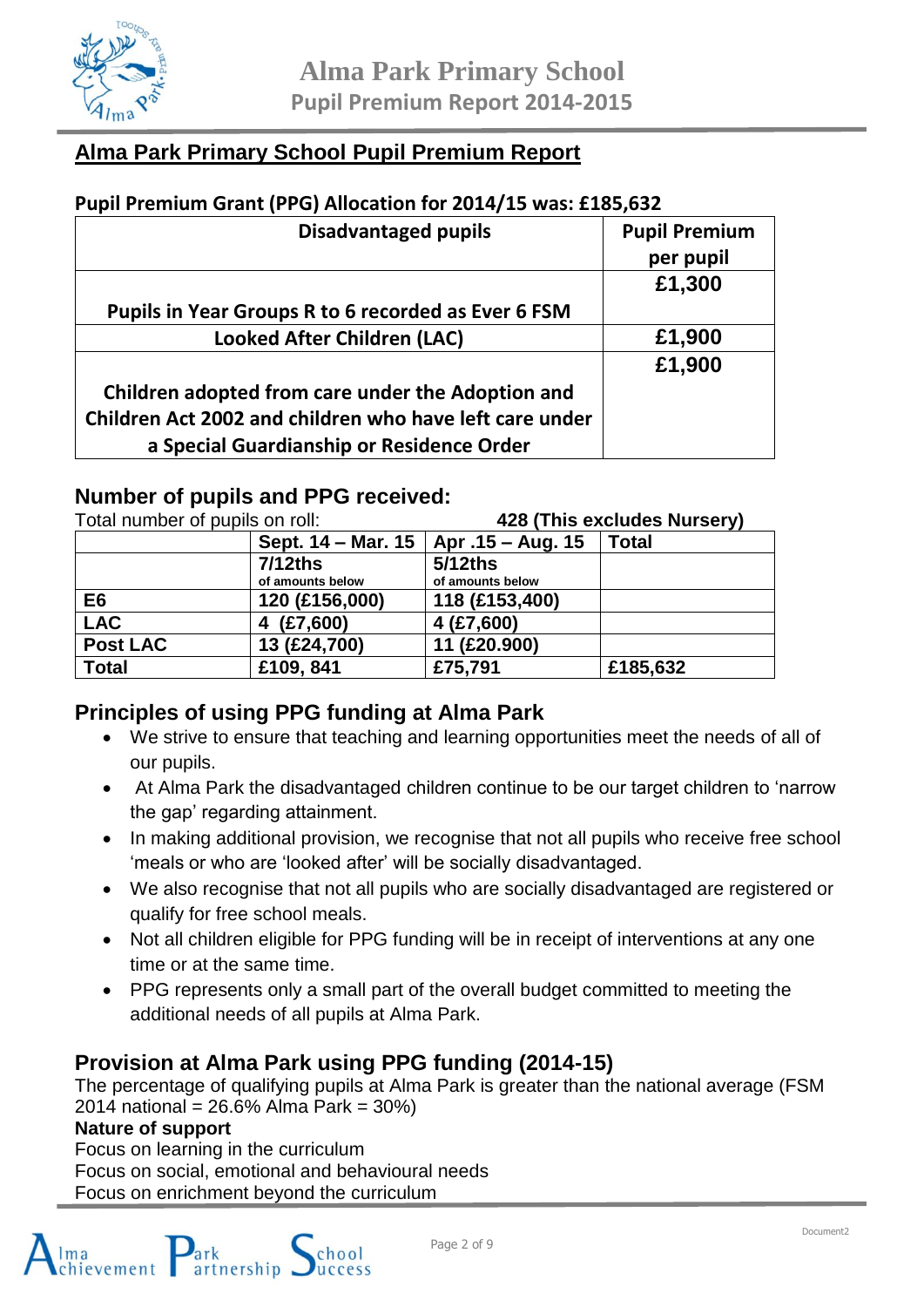

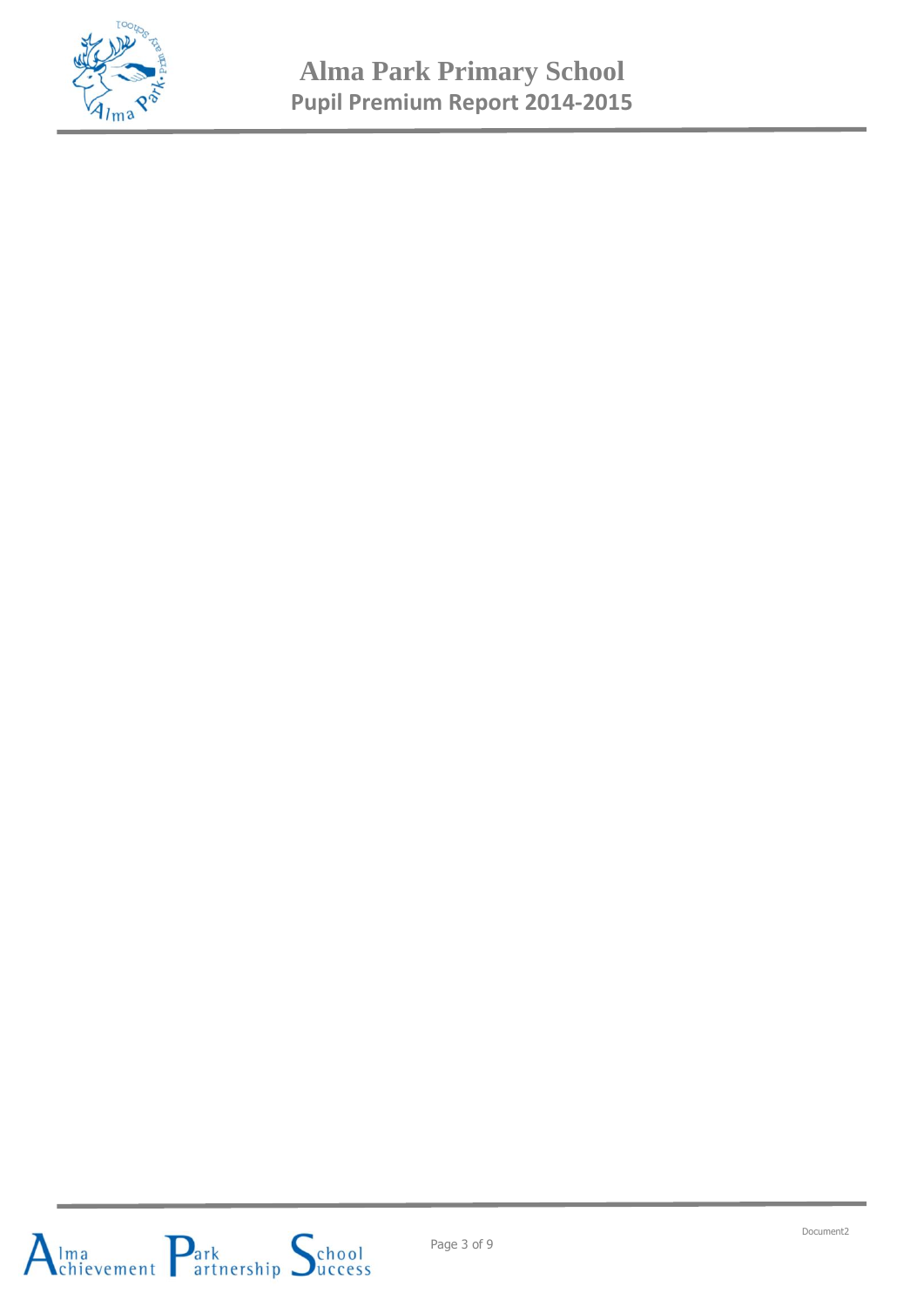

**Alma Park Primary School Pupil Premium Report 2014-2015**

# **Achievement Data for Pupils Eligible for PPG Funding**

# **% of pupils eligible for PPG achieving age related expectations**

**(No. of pupils eligible for PPG in each year group Yr1 = 9, Yr. 2 =19, Yr.3 = 16, Yr.4 = 19, Yr.5 = 24, Yr.6 = 20) Reading** 



There is a varying trend. Year 2 results should be celebrated. The gap does tend to widen from yr2 – yr 3, but generally narrows as the children journey across KS2.

 $lma$ artnership chievement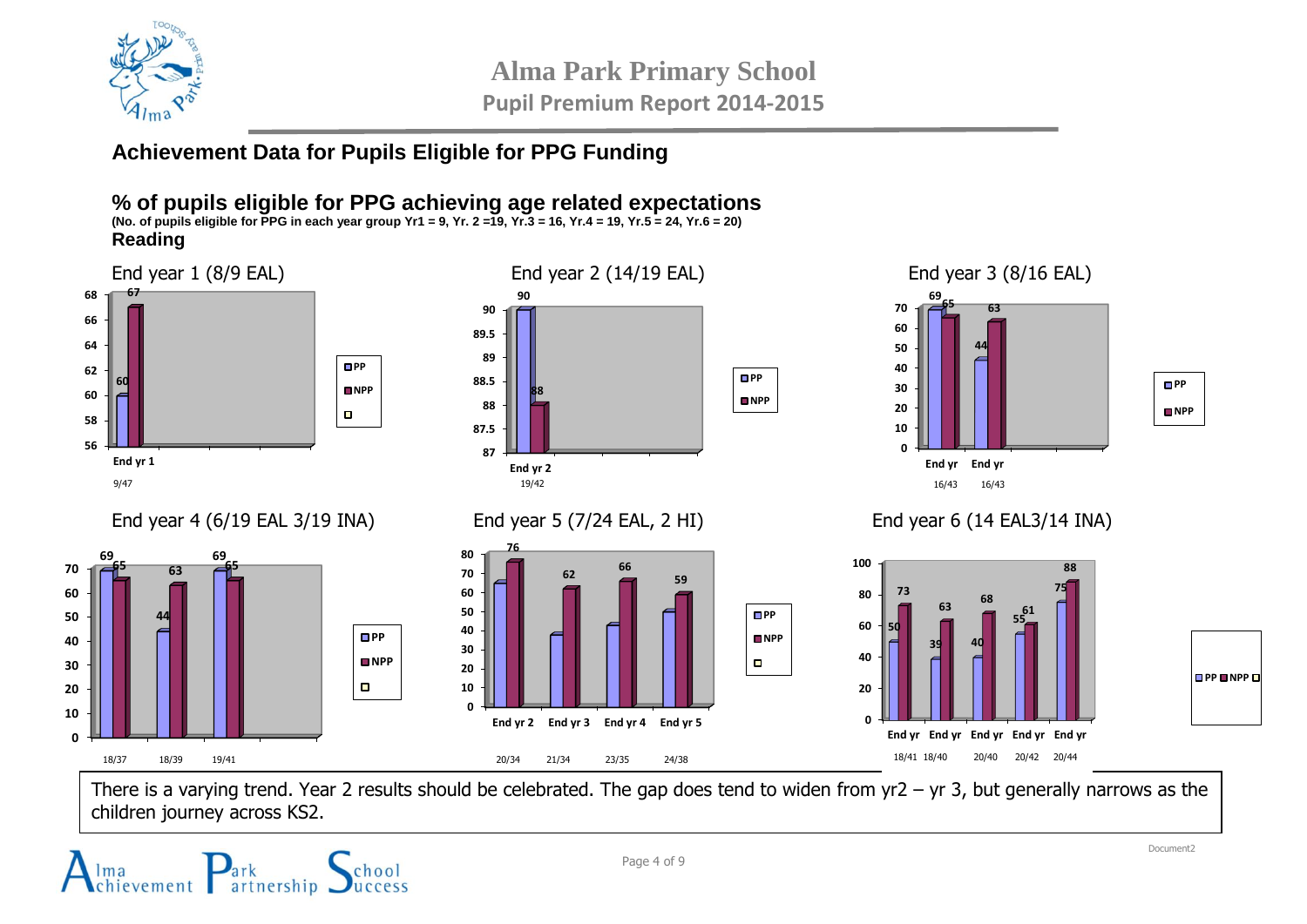

# **Alma Park Primary School Pupil Premium Report 2014-2015**



Year 2 results should be celebrated. The rest is as reading above but need to keep an eye on the children going into yr 6 in 2016 to maintain the narrowing of the gap.

chool<br>uccess

Ima<br>
schievement artnership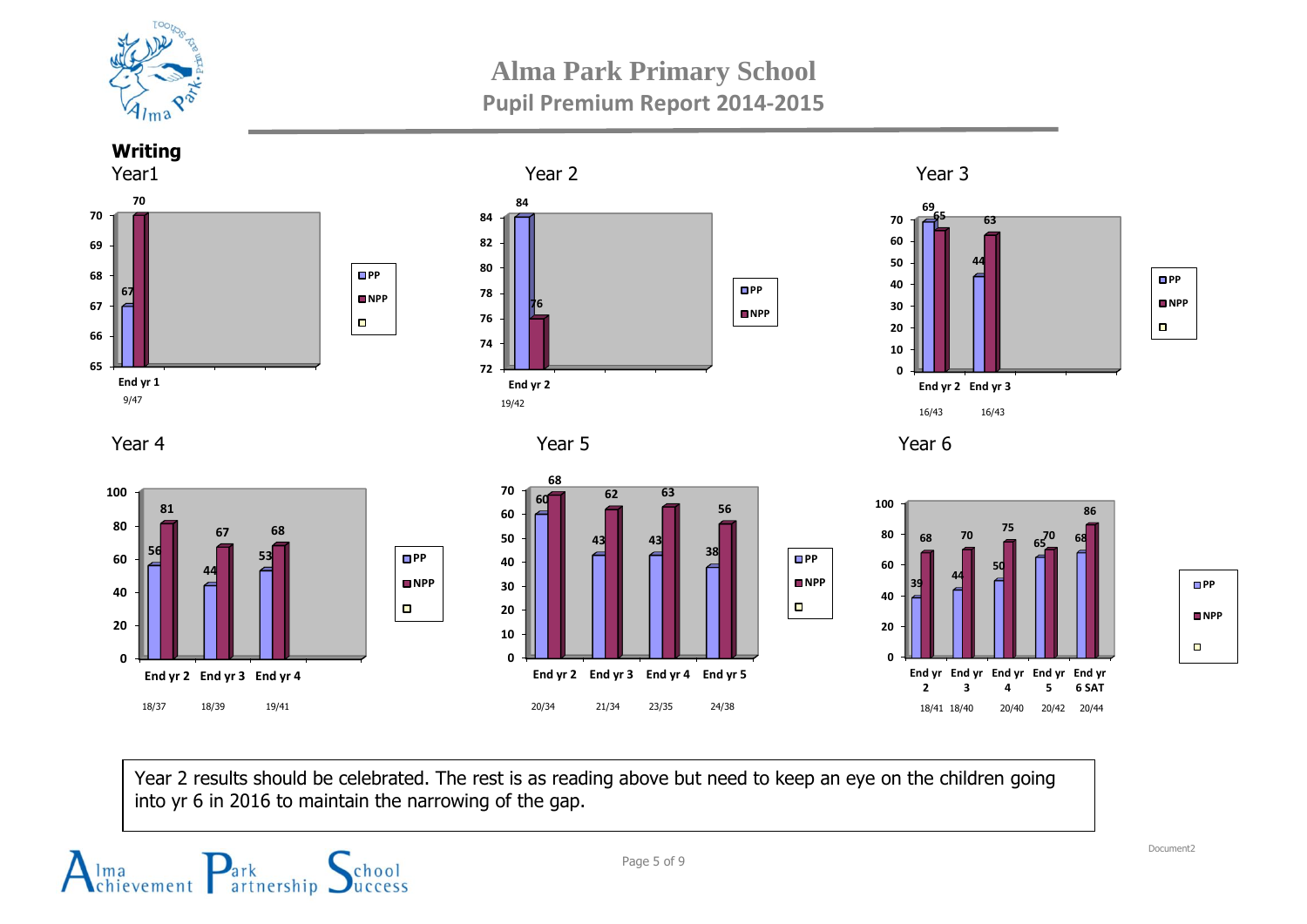

Ima<br>
chievement artnership

chool uccess

# **Alma Park Primary School Pupil Premium Report 2014-2015**

**Maths**



A varying trend across the school although we tend to be successful at closing the gap over time.

**PP NPP**

**PP NPP**

 $\blacksquare$ 

 $\blacksquare$ 

Document2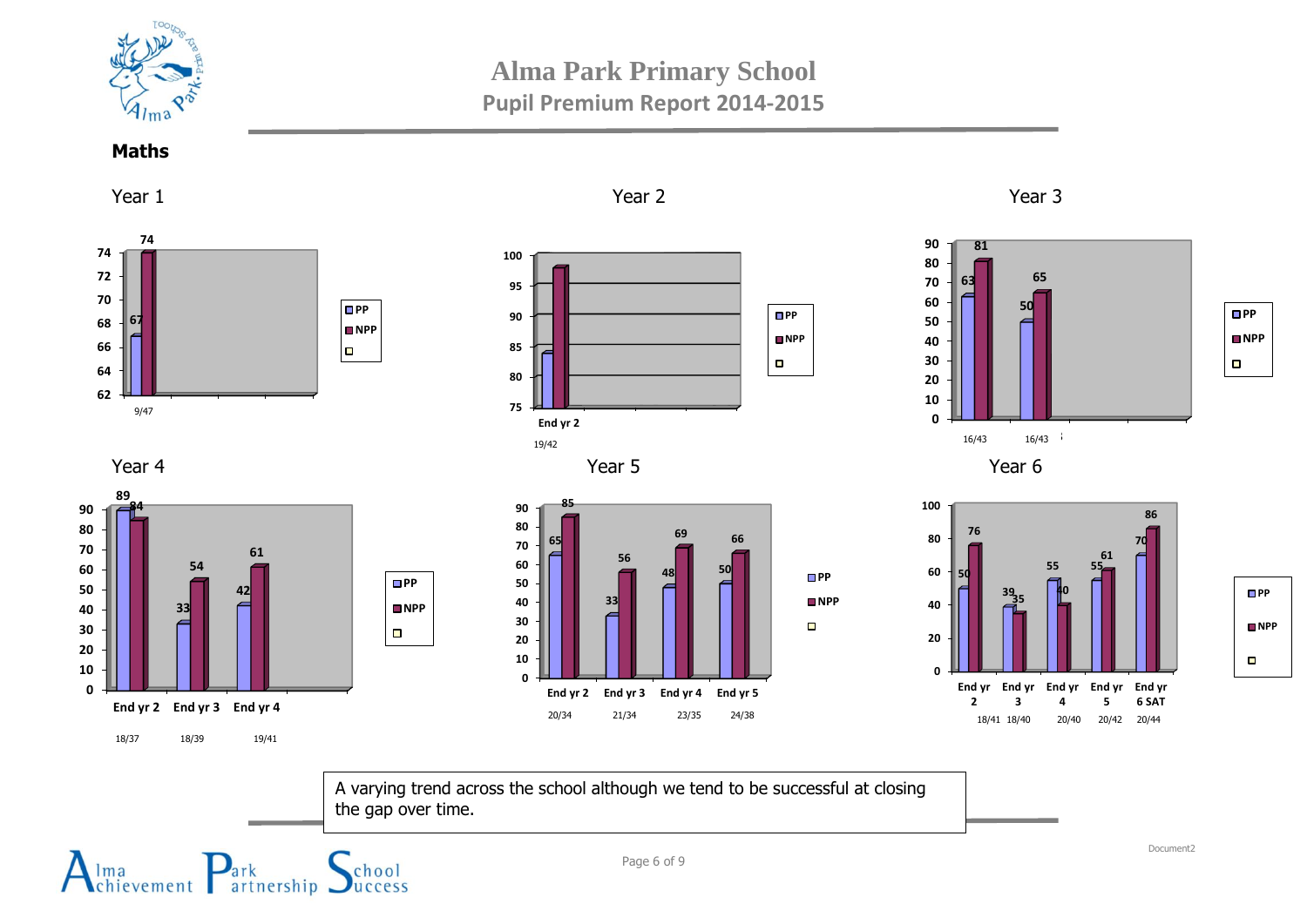

#### **Some of the interventions that have been in place for the children targeted by the PPG during the academic year 2014/15 include**:

- Booster classes with experienced teachers in Literacy and/or Numeracy in Years 4,5 and 6
- Learning Mentors, Key Therapist, Behaviour Guidance and Support workers, all available to support vulnerable children on a needs led basis, whether planned or in response to crises
- Therapeutic interventions e.g. Rhythm Club, Foundations for Change
- Daily reading support at Breakfast Club for targeted KS2 children
- Play therapy delivered by a trained Play Therapist
- Literacy/Numeracy interventions such as Better Reading Partnership/Nessy/Rapid Phonics delivered by experienced teachers or teaching assistants
- Lunchtime sports provision for all pupils (Rec-Y6)
- Lunchtime support including; art club, library bus time, pastoral support
- Subsidised residential trip to Ghyll Head outdoor education centre for Y5/6 pupils
- Digismart reading/ICT intervention for Y5 pupils delivered by experienced teacher
- Enhanced transition for all vulnerable pupils (within school and on to high school)

## **Quantitative Impact from a selection of interventions**

The National Curriculum expectation is that all pupils should progress by at least 1.1 Average Point Score point per term (APS)

| Type of intervention offered at<br>Alma Park                                                  | Number of pupils in<br>receipt of intervention | APS average gain<br>(Interventions may run for 1, 2 or 3<br>terms)             |
|-----------------------------------------------------------------------------------------------|------------------------------------------------|--------------------------------------------------------------------------------|
| <b>ELS</b>                                                                                    | 20                                             | Reading $= 1.7$ per term<br>Writing $= 2.0$ per term                           |
| Year 4 MA Maths Booster                                                                       | 10                                             | 1.7 per term                                                                   |
| Year 5 MA Maths Booster                                                                       | 10                                             | 1.5 per term                                                                   |
| Year 6 Maths Booster                                                                          | 13                                             | 0.8 per term                                                                   |
| Year 6 Literacy Booster                                                                       | 10                                             | Reading $= 1.5$ per term<br>Writing $= 1.9$ per term                           |
| <b>Y5 Digismart</b>                                                                           | 10                                             | Reading $= 1.0$ per term                                                       |
| Fischer Family Trust, Better Reading<br>Partnership, Rapid Phonics,<br>Phonological awareness | 13                                             | Reading $= 1.7$ per term                                                       |
| <b>Breakfast Reading Club</b>                                                                 | 23                                             | 1.1 per term                                                                   |
| Play Therapy (Children KS2)                                                                   | 3                                              | Reading $= 1.3$ per term<br>Writing $= 1.1$ per term<br>Maths = $0.6$ per term |

Interventions support pupils, some of whom are vulnerable, to at least maintain the expected level of progress but in many cases to exceed this.



.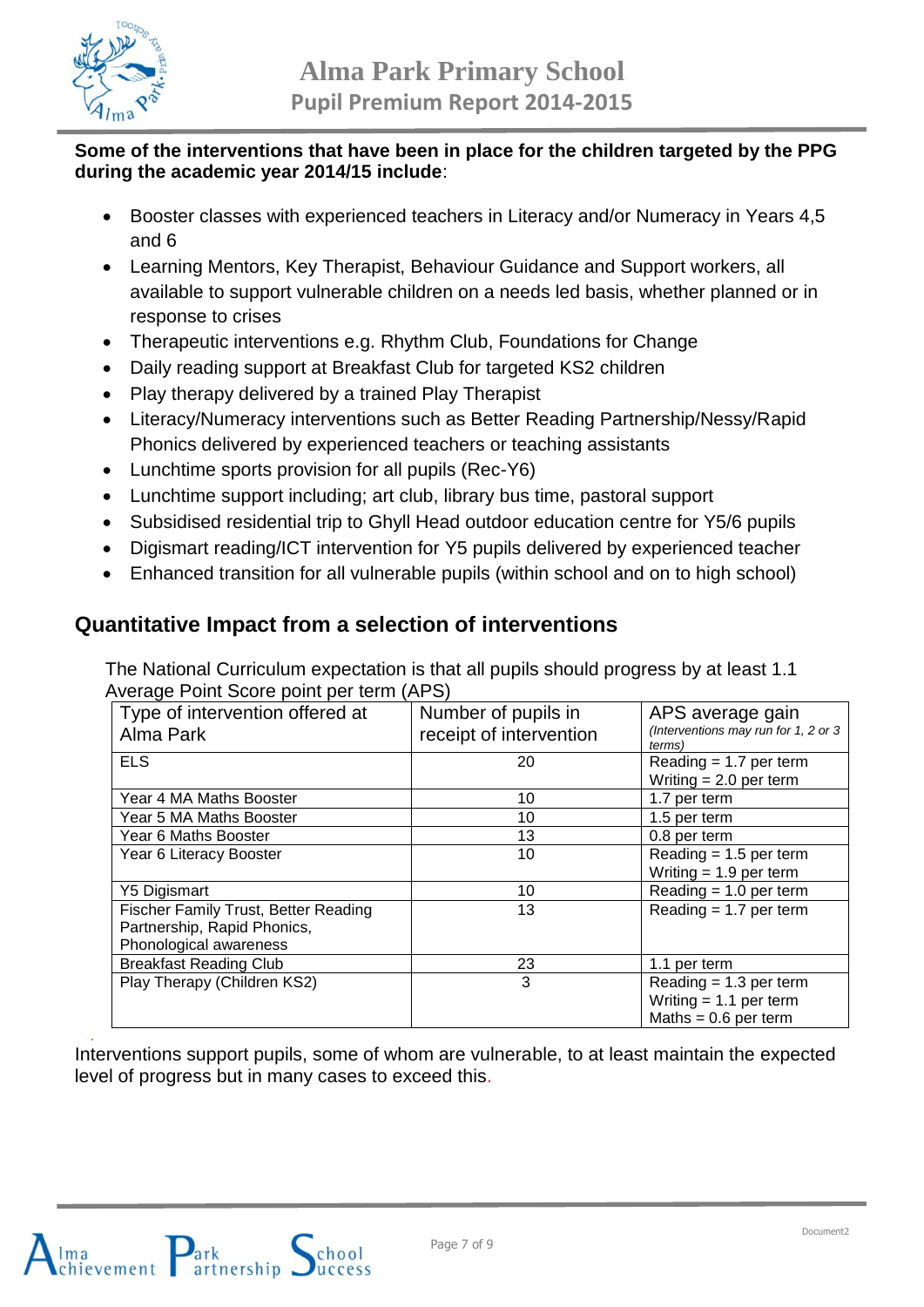

#### Attainment in Year 1 phonics screening test for 9 pupils eligible for PPG:

78% at Alma Park achieving expected standard which is above the 77% national standard for all pupils.

#### Overall attainment at KS1 for 19 pupils (E6) eligible for PPG:

APS for disadvantaged pupils at Alma Park is 15.1 which is above the 2014 National APS of 14.6 for combined subjects. (The APS gap between FSM and NFSM pupils has reduced significantly again this year  $2014 = 2.1$  and  $2015 = 0.6$ .)

The % FSM (E6) of pupils achieving or surpassing Level 2 in Reading is 90% and Writing is 84%. Both of these are above the non FSM pupils in the cohort and the E6 pupils in the local authority (R=84% / W=80%) and the 2014 national (R=90%/W= 75%). Mathematics 84% is below the local authority level of 88%.

1 LAC child exceeded the 2014 national APS in all areas.

In KS1 the disadvantaged learners narrowed the gap to others in the school in all subjects. At L3, the gap in school narrowed in Reading, Writing and Maths and to national other pupils (non-disadvantaged) in Writing and Maths.

Overall attainment at KS2 for 20 pupils (E6) eligible for PPG:

#### *There was a greater percentage of low prior attainers in this cohort than the national average percentage.*

Attainment - Alma Park APS for disadvantaged pupils is 26 which is slightly below the National APS of 27 for all core subjects combined.

The % of pupils achieving or surpassing Level 4 in combined Reading, Writing and Mathematics is 65% which is broadly in line with the 2014 national figure of 67% (RoL 2014). LAC (1child) L4+ in all areas, well above the 2014 national average of 48%. Progress is outstanding in all aspects of English and the gap that existed in Y2 has been successfully closed since this pupil joined Alma Park in Y4.

#### Overall progress from KS1 to KS2 for 19 (E6) pupils eligible for PPG:

The % of pupils achieving or surpassing expected levels of progress (2 or more levels) from Key Stage 1 to Key Stage 2 is well above national standards in all 3 core subjects.<br>Alma Park Figures<br>National Figures Alma Park Figures

|                                             | (Disadvantaged/ Other) |
|---------------------------------------------|------------------------|
| $E6 = 95.0\%$ Other pupils = 95% - Reading. | 88% / 92%              |
| $E6 = 95.0\%$ Other pupils = 93% - Writing. | 90% / 94%              |
| $E6 = 95.0\%$ Other pupils = 90% - Maths.   | 85%/91%                |

In Reading the percentage of FSM (E6) pupils making at least 3 levels progress matches that of non FSM pupils at 32%.